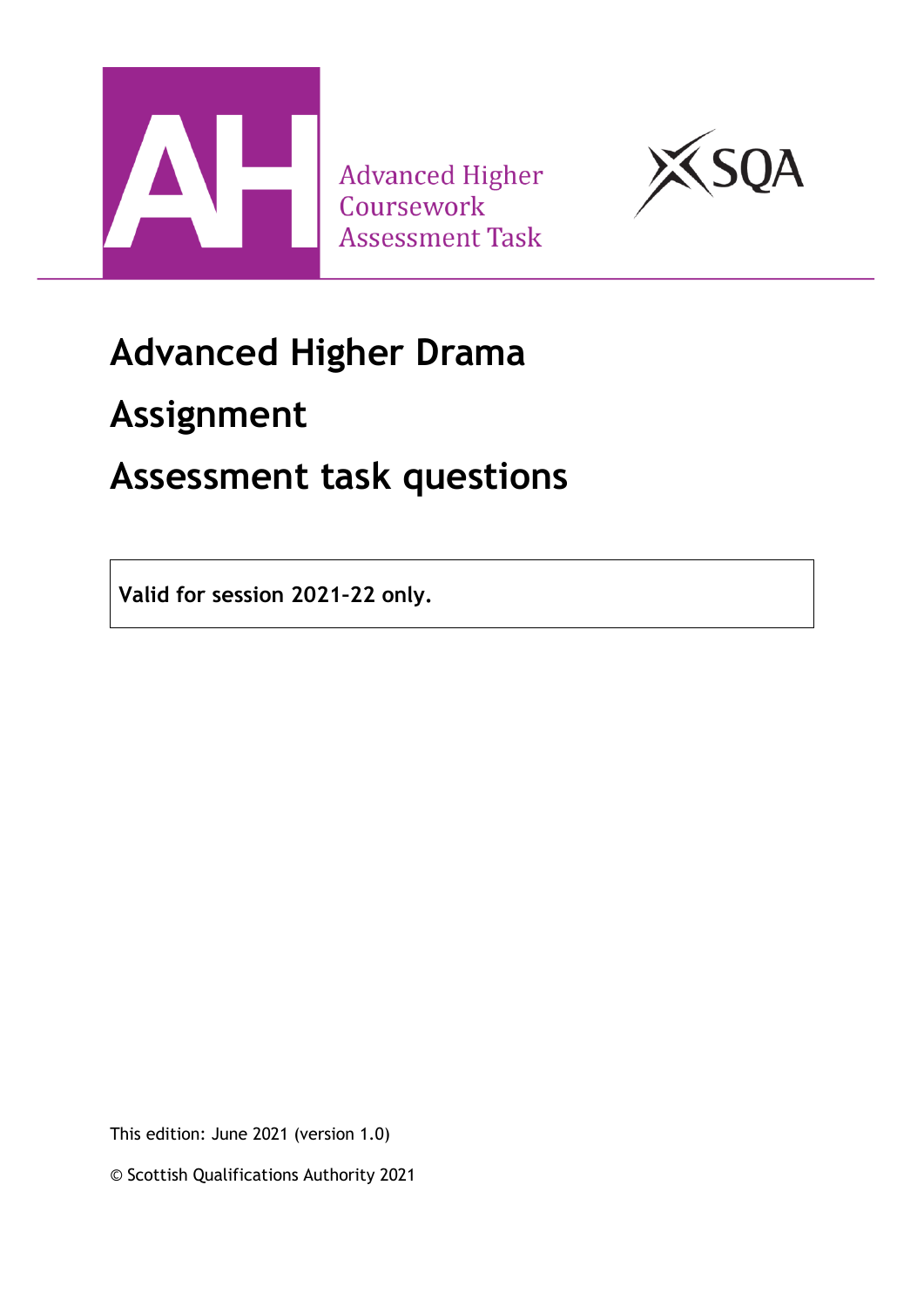# **Questions**

This document contains the questions for session 2021/22 as a basis for your response to the Advanced Higher Drama assignment.

In the assignment, you research, investigate and analyse a professional theatrical production, as well as the work of at least one theatre practitioner involved in the production, chosen from actor, director and/or designer.

You must not use the same theatrical production and/or theatre practitioner that you used in the project—dissertation.

You must choose **one** of the following questions as a basis for your assignment:

#### **Question 1**

Analyse the extent to which the director gave priority and status to the acting in **one** performance.

The performance can be contemporary or historical.

#### **Question 2**

Analyse the extent to which a directorial interpretation created dramatic meaning and impact in **one** performance.

The performance can be contemporary or historical.